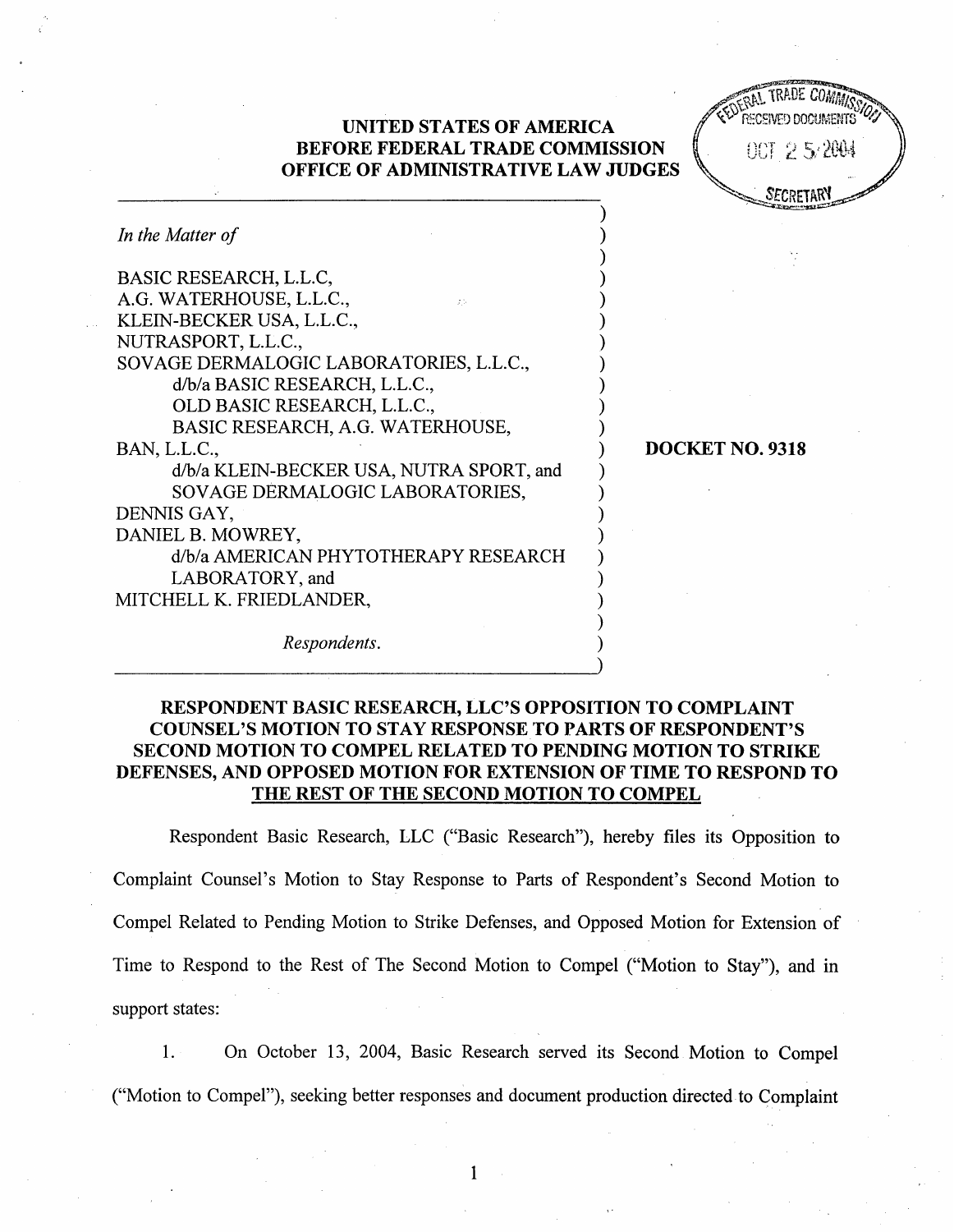Counsel's case in chief, including but not limited to the FTC's substantiation standards applicable in this case.

Complaint Counsel's response to the Motion to Compel is due on October 25,  $\overline{2}$ . 2004.

This Court's Scheduling Order dated August 11, 2004 has instituted a tight 3. pretrial schedule for the parties, with a written discovery cut off date of November 8, 2004. Expert reports are currently due from Basic Research on November 29, 2004. The discovery that is the subject of the Motion to Compel is relevant to every facet of this case including the work of Basic Research's experts.

By this Motion to Stay, Complaint Counsel improperly seeks to evade their  $\overline{4}$ . discovery obligations in anticipation of a ruling on another motion, Complaint Counsel's Motion to Strike Defenses. Complaint Counsel's assertion that discovery at issue in Basic Research' Motion to Compel, specifically Requests to Produce 6,7, 27 and 29, is solely directed to Basic Research's affirmative defenses is flatly wrong and is one more example of the FTC's overall strategy. From the very fiing of the Complaint in this case, Complaint Counsel has studiously avoiding producing specific evidence concerning the level of substantiation against which it has judged and intends to try the claims in the Challenged Advertisements.

5. When Basic Research challenged the lack of detail contained in the Complaint in a Motion for More Definite Statement, Complaint Counsel assured that any difficulty that Basic Research might have identifying the standards against which the FTC has judged the Challenged Advertisements would be easily remedied in discovery. See Complaint Counsel's July 8<sup>th</sup>, 2004 Opposition to Motion for More Definite Statement. But as Basic Research has attempted to identify the standards and the substantiation the FTC required, the FTC has interposed baseless

 $\overline{2}$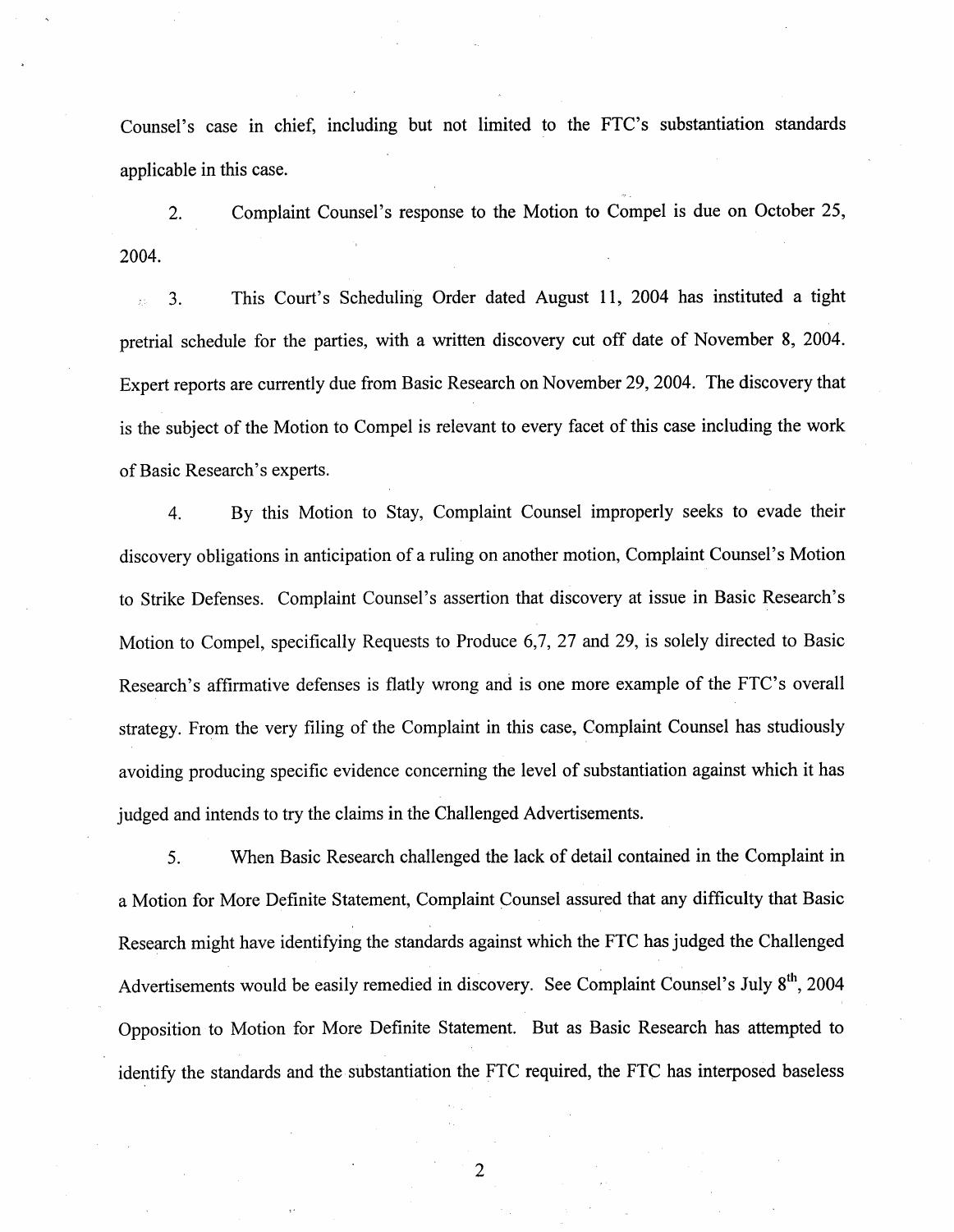objeetions and refused to produce answers or, failing that, evidence that would allow Basic Research to divine the standards themselves.

This new Motion is part and parcel of the same tactic. Requests for production 6 6. , 27 and 29 aim at the same goal Basic Research has sought since the start of this case identifying the benchmark against which the FTC has evaluated Basic Research's substantiation for the Challenged Advertisements. Complaint Counsel can not avoid its obligation to produce discovery on matters as fundamental to its own case in chief as this by merely asserting that the discovery relates to Basic Research's Affirmative Defenses.

Complaint Counsel's representation in the rest of its Motion, i.e., that a stay 7. should be entered because it is unable to respond to discovery, engage in their own affrmative discovery, and attend to the additional briefing schedule while responding to the Motion to Compel borders on ludicrous. This week alone the FTC has served new rounds of discovery including a Seeond Set of Interrogatories and a Third Request for Production of Documents. Discovery is not the one way street that the FTC believes it to be. The fact that the FTC is continuing to propound discovery on Respondents while protesting at the same time their obligation to give Respondents discovery of the most fundamental elements of their case best evidenees the double standard the FTC is applying in this matter.

Although subject to the same rigid schedule, Basic Research has met its 8. obligations in this case and has not delayed the discovery sought by the FTC. As Respondents have previously asserted in this ease, it seems that the FTC failed to adequately complete their pre-filing investigation obligations prior to bringing this suit. Perhaps if more extensive prefiling investigation had been conducted, Complaint Counsel would not have the problems it currently asserts regarding diseovery in this case.

3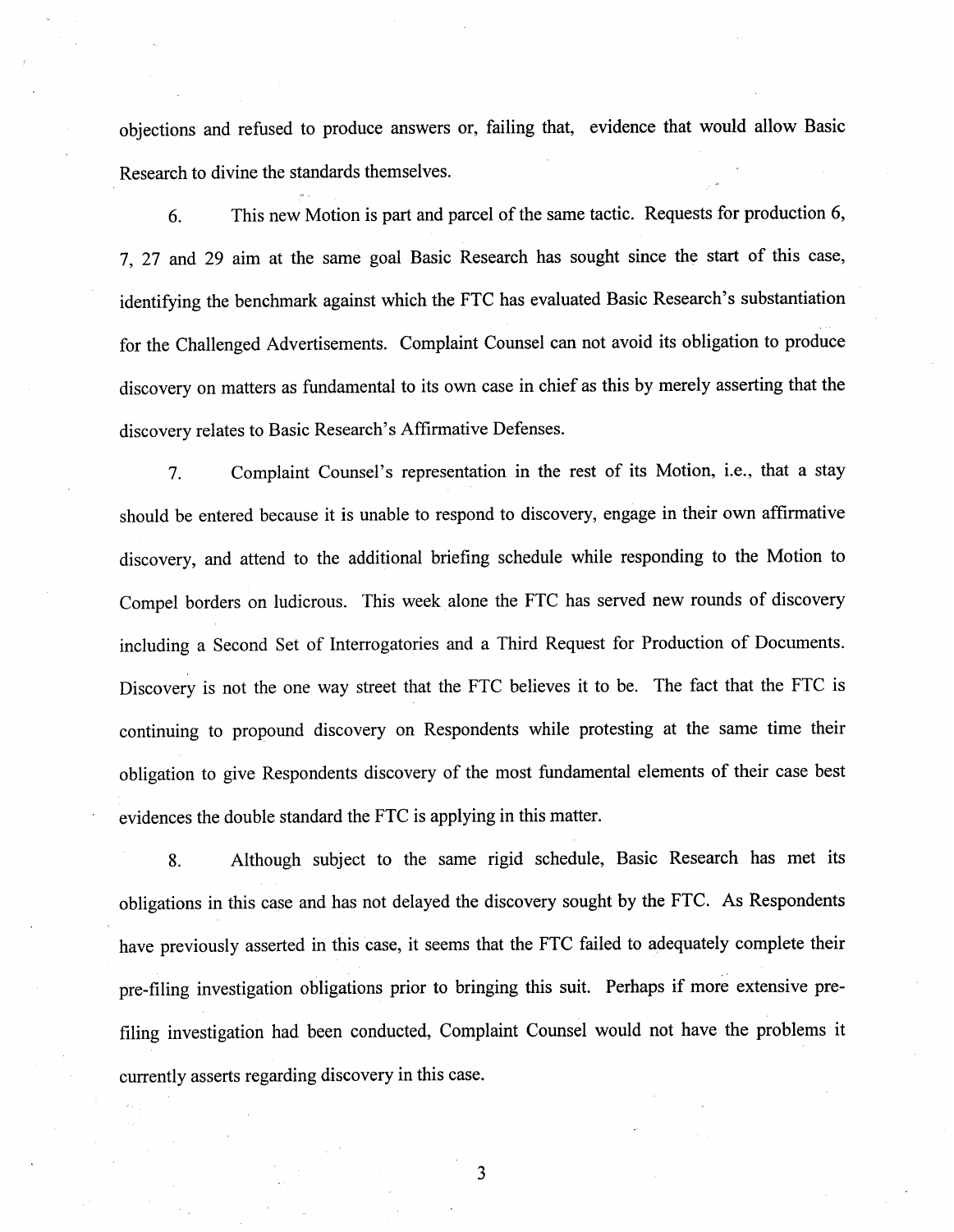9. Complaint Counsel has shown only excuses and not good cause for evading its discovery obligations in this case. Therefore, Complaint Counsel's Motion to Stay should be denied.

4

Respectfully submitted this  $\hat{\mathcal{W}}$  day of October, 2004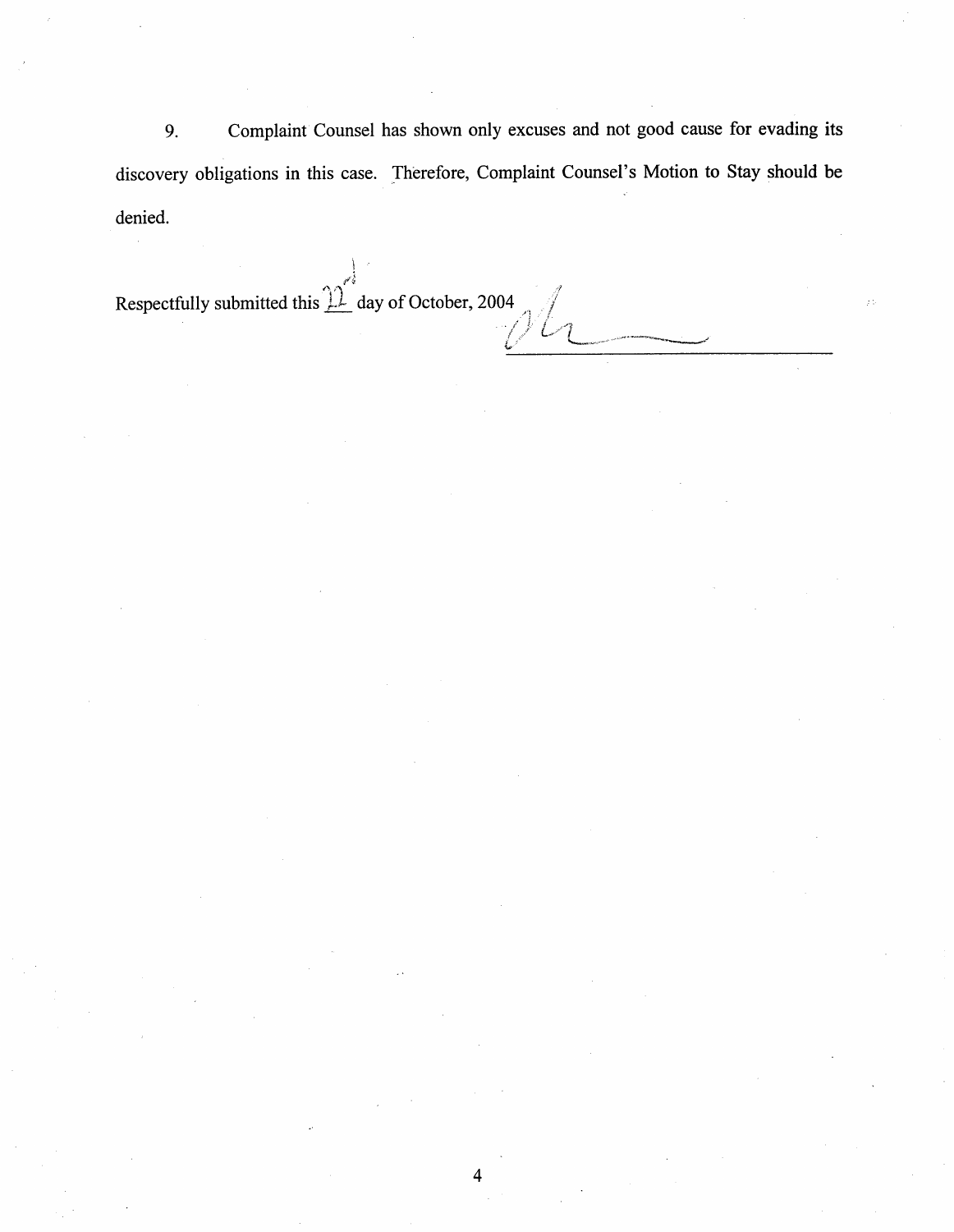## CERTIFICATE OF SERVICE

I HEREBY CERTIFY that a true and correct copy of the foregoing was provided to the following parties this  $\sqrt{2\pi}$  day of October, 2004 as follows:

(I) One (I) original and one (2) copy by Federal Express to Donald S. Clark Secretary, Federal Trade Commission, Room H-159, 600 Pennsylvania Avenue, N. Washington, D.C., 20580;

(2) One (1) electronic copy via e-mail attachment in Adobe<sup>®</sup> ".pdf" format to the Secretary of the FTC at Secretary $@$ ftc.gov;

(3) Two (2) copies by Federal Express to Administrative Law Judge Stephen J. McGuire, Federal Trade Commission, Room H-104, 600 Pennsylvania Avenue N.W., Washington, D.C. 20580;

(4) One (1) copy via e-mail attachment in Adobe<sup>®</sup> " pdf" format to Commission Complaint Counsel, Laureen Kapin, Joshua S. Milard, and Laura Schneider, all care of lkapin $\omega$ ftc.gov, imillard $\omega$ ftc.gov; rrichardson $\omega$ ftc.gov; lschneider $\omega$ ftc.gov with one (1) paper courtesy copy via U. S. Postal Service to Laureen Kapin, Bureau of Consumer Protection Federal Trade Commission, Suite NJ-2122, 600 Pennsylvania Avenue, N.W., Washington, D.C., 20580;

(5) One (I) copy via TJ. S, Postal Service to Elaine Kolish, Assoeiate Director in the Bureau of Consumer Protection, Federal Trade Commission, 600 Pennsylvania Avenue, N.W., Washington, D.C. 20580

(6) One (I) eopy via United States Postal Service to Stephen Nagin, Esq. , Nagin Gallop & Figueredo, 3225 Aviation Avenue, Suite 301, Miami, Florida 33131.

(7) One (I) copy via United States Postal Service to Richard Burbidge, Esq. Jefferson W. Gross, Esq. and Andrew J. Dymek, Esq., Burbidge & Mitchell, 215 South State Street, Suite 920, Salt Lake City, Utah 84111, Counsel for Dennis Gay.

(8) One (I) copy via United States Postal Service to Ronald F. Price, Esq. , Peters Seofield Price, A Professional Corporation, 340 Broadway Centre, III East Broadway, Salt Lake City, Utah 84111, Counsel for Daniel B. Mowrey.

(9) One (1) eopy via United States Postal Service to Mitchell K. Friedlander, 5742 West Harold Gatty Drive, Salt Lake City, Utah 84111, Pro Se.

5